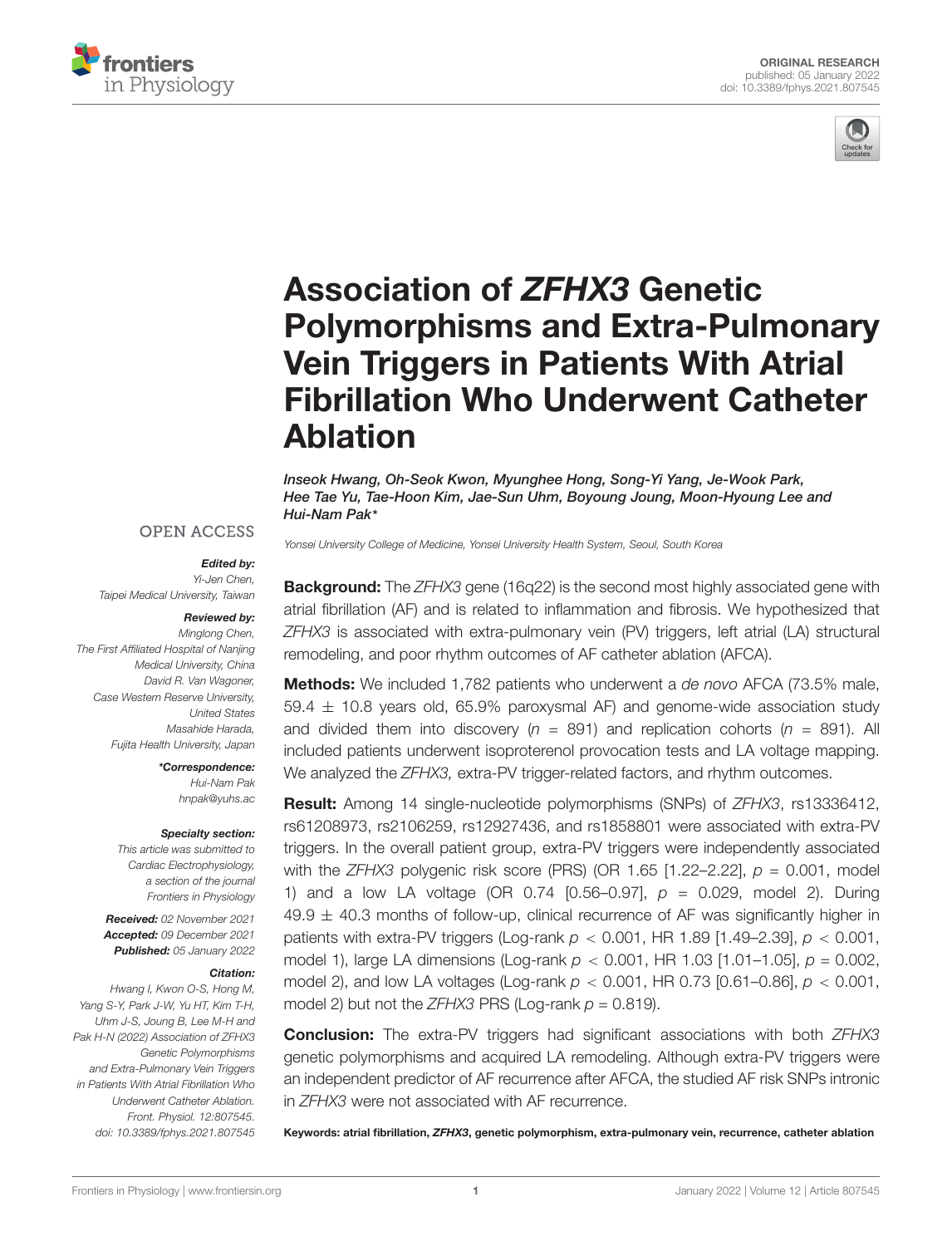# INTRODUCTION

Catheter ablation of atrial fibrillation (AF) is the most effective rhythm control method for AF patients [\(Hindricks et al.,](#page-7-0) [2021\)](#page-7-0). Circumferential pulmonary vein isolation (CPVI) is the most important procedure during AF catheter ablation (AFCA), and the efficiency of a long-lasting CPVI is improving with the catheter technology [\(Peyvandi et al.,](#page-8-0) [2016;](#page-8-0) [Reddy et al.,](#page-8-1) [2020;](#page-8-1) [Pak](#page-7-1) [et al.,](#page-7-1) [2021\)](#page-7-1). However, AF is a progressive degenerative disease and shows a constant rate of recurrence despite an effective CPVI [\(Park et al.,](#page-8-2) [2019\)](#page-8-2). In particular, the rhythm outcome of a second ablation is poorer in patients with a well-maintained de novo PVI, suggesting the role of extra-PV triggers in the mechanism of AF recurrence [\(Kim et al.,](#page-7-2) [2017;](#page-7-2) [Park et al.,](#page-8-3) [2020\)](#page-8-3). In patients with significant atrial substrate remodeling, isoproterenol provocation-induced extra-PV triggers are more common and the post-AFCA recurrence rate is higher in an extra-PV trigger group compared with a non-extra-PV trigger group, and an extra-PV trigger ablation lowers the recurrence rate [\(Lee et al.,](#page-7-3) [2018;](#page-7-3) [Kim et al.,](#page-7-4) [2021\)](#page-7-4). However, little is known about the mechanism and appropriate techniques for the mapping and ablation of extra-PV triggers of AF. AF is a heritable disease influenced by more than 100 genes [\(Roselli et al.,](#page-8-4) [2018\)](#page-8-4). Among them, the ZFHX3 gene is the second most highly associated with AF and affects inflammation, fibrosis, matrix deposition, and atrial structural changes [\(Nojiri et al.,](#page-7-5) [2004;](#page-7-5) [Park](#page-7-6) [et al.,](#page-7-6) [2013;](#page-7-6) [Liu et al.,](#page-7-7) [2014;](#page-7-7) [Tomomori et al.,](#page-8-5) [2018;](#page-8-5) [Alí et al.,](#page-7-8) [2019\)](#page-7-8). Therefore, in this study, we explored whether extra-PV triggers, which are found frequently in patients with acquired atrial structural remodeling, are influenced by the genetic background. In addition, since the ZFHX3 gene can affect not only atrial remodeling, but also the reaction to catheter ablation lesions, we evaluated how it affects the AFCA outcome.

# MATERIALS AND METHODS

### Study Population

This study was conducted as a single-center retrospective study. The study protocol followed the principles of the Declaration

of Helsinki, and it was approved by the Institutional Review Board at Yonsei University Health System. All patients provided written consent for inclusion in the Yonsei AF Ablation Cohort prior to the study [\(ClinicalTrials.gov](https://clinicaltrials.gov) identifier: NCT02138695). A total of 1,782 patients underwent a de novo AF catheter ablation from March 2009 to January 2021 and post-procedural isoproterenol provocation tests (**[Figure 1](#page-1-0)**). Among those patients, 221 had extra-PV triggers. The study exclusion criteria were (1) permanent AF refractory to electrical cardioversion, (2) AF with valvular disease grade  $> 2$ ; (3) prior cardiac surgery with concomitant AF surgery, and (4) patients who did not undergo an isoproterenol provocation test or (5) genome-wide association study (GWAS).

# Genotyping and Selection of ZHFX3 Related Single Nucleotide Polymorphisms

Genomic DNA was extracted from peripheral blood samples using the QuickGene DNA whole blood kits with a QuickGene mini 80 (KURABO, Osaka, Japan). DNA genotyping data were obtained using the Axiom Precision Medicine Research Array (PMRA, Thermo Fisher Scientific, MA, United States). This DNA chip array consisted of more than 900,000 markers to assist in the translation of the research results to clinical insight.

# Echocardiographic Characteristics

Transthoracic echocardiography (Sonos 5500, Philips Medical System, Andover, MA, United States or Vivid 7, GE Vingmed Ultrasound, Horten, Norway) was used to measure the cardiac chamber size, left ventricular ejection fraction, trans-mitral Doppler flow velocity, and ratio of the early diastolic peak mitral inflow velocity to the early diastolic mitral annular velocity (E/Em). The procedure was in accordance with the American Society of Echocardiography guidelines [\(Nagueh et al.,](#page-7-9) [2009\)](#page-7-9).

# Electrophysiological Study and Atrial Fibrillation Catheter Ablation

We used the Prucka CardioLab<sup>TM</sup> Electrophysiology system (General Electric Medical Systems, Inc., Milwaukee, WI,

<span id="page-1-0"></span>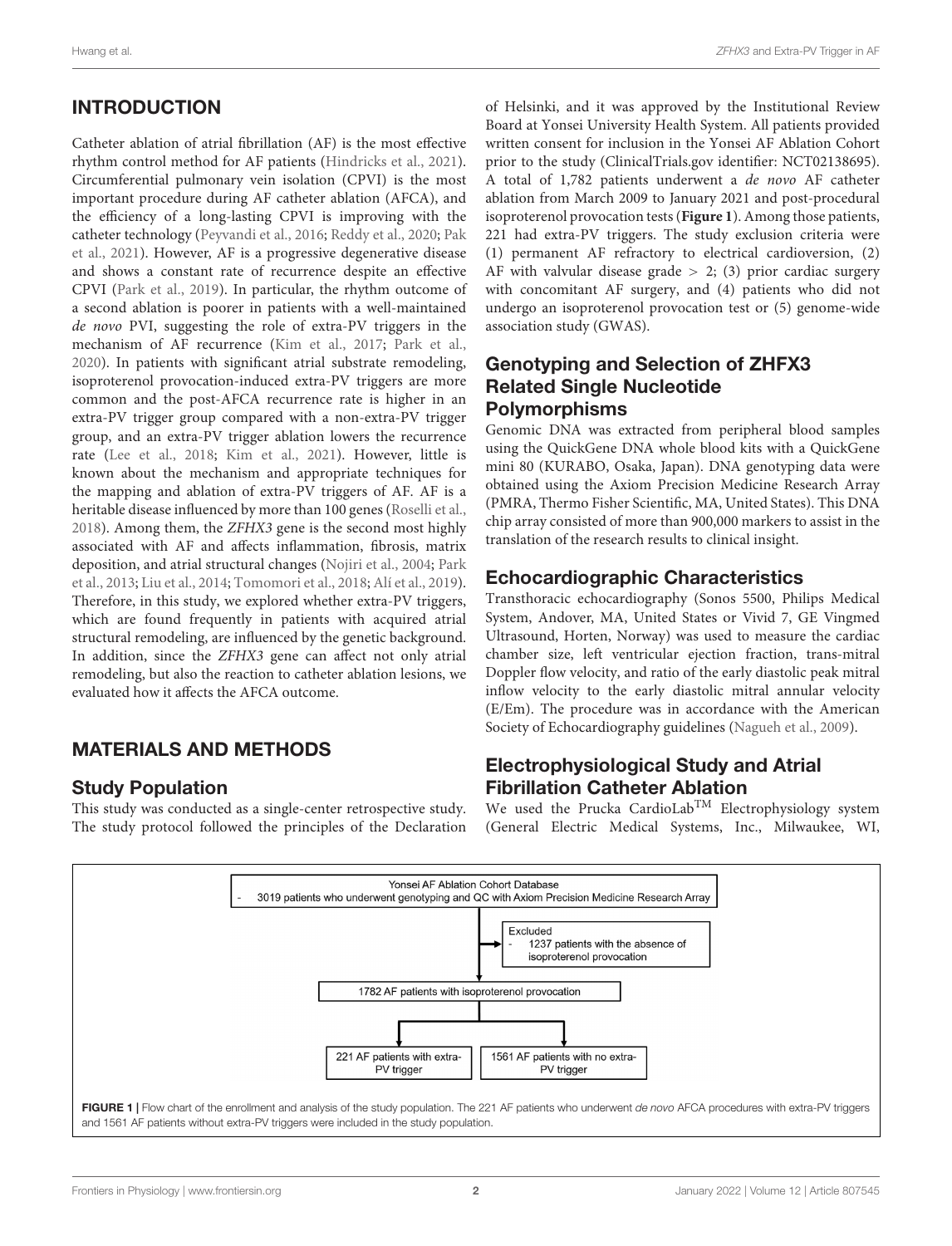United States) to record the intracardiac electrograms and generated 3D electroanatomical maps (NavX, Abbott, Inc., Chicago, IL, United States; CARTO system, Biosense Webster, Diamond Bar, CA, United States) using a circumferential PV-mapping catheter through a long sheath. The 3D electroanatomical maps were merged with 3D spiral CT images. We conducted transseptal punctures and obtained multi-view pulmonary venograms. Systemic anticoagulation was conducted with intravenous heparin to maintain an activated clotting time of 350–400 s during the procedure. An open-irrigated tip catheter (30–60 W;  $47^{\circ}$ C) was utilized for the AFCA. The CPVI was conducted during the de novo procedure with bidirectional block. Cavotricuspid isthmus block was generated for most patients during the procedure unless there was an atrioventricular conduction disease. We performed an additional empirical linear ablation including a roof line, posterior interior line (posterior box lesion), anterior line, left lateral isthmus ablation, right atrial ablation, or complex fractionated electrogram ablation at the operator's discretion.

### Isoproterenol Provocation and Ablation Endpoint

After completing the protocol-based AF ablation procedure, AF or atrial tachycardia (AT) was induced by high-current ramp pacing (250–120 ms, 10 mA, pulse width 5 ms, Bloom Associates, Denver, CO, United States) from the high right atrial (RA) electrodes as previously described [\(Kim et al.,](#page-7-4) [2021\)](#page-7-4). We infused isoproterenol (5∼20 µg/min depending on β-blocker use with a target heart rate of 120 bpm) for at least 3 min before induction and maintained this for 3 min after the induction of AF or AT. Then, internal cardioversion was conducted utilizing a biphasic shock (2–20 J) with R wave synchronization (Lifepak12, Physiocontrol Ltd., Redmond, WA, United States). Electrical cardioversion was performed under induced deep sedation, while all the other procedures were conducted under conscious sedation. After successful electrical cardioversion, we stopped the isoproterenol infusion and waited for 10 min to detect any immediate recurrence of AF or AT originating from the extra-PV trigger. The existence of extra-PV triggers was defined by the immediate recurrence of AF or AT within the 10 min of an isoproterenol cool-down after cardioversion. If further AF triggers were observed under the isoproterenol effect, we determined the potential location of the extra-PV triggers based on the contact bipolar electrograms and conducted a quick and detailed 3D-activation mapping with a multielectrode catheter. Based on 3D mapping of the non-PV triggers, we ablated those triggers with 35–50 W for 10 s for each lesion until the elimination.

# Post-ablation Management and Follow-Up

After AFCA, the patients were discharged without taking any anti-arrhythmic drugs, with the exception of those who had recurrent extra-PV triggers, symptomatic frequent atrial premature beats, non-sustained atrial tachycardia, or an early recurrence of AF during admission. The patients visited the outpatient clinic at 1, 3, 6, and 12 months and every 6 months thereafter or whenever symptoms occurred. All patients underwent electrocardiography (ECG) at every visit. Twentyfour hour Holter monitoring was also conducted at 3 and 6 months, annually for 2–5 years, and then biannually after 5 years. Holter and event monitor recordings were obtained when patients experienced palpitations suggestive of an arrhythmia recurrence. We defined AF recurrence as any episode of AF or atrial tachycardia (AT) lasting at least 30 s in duration. Any ECG documentation of an AF recurrence within a 3-month blacking period was classified as an early recurrence, whereas AF recurrence after 3 months was diagnosed as a clinical recurrence.

# Statistical Analysis

Continuous variables were summarized as the mean  $\pm$  SD and compared by either an independent Student's t-test or Mann-Whitney U-test as appropriate. Categorical variables were summarized as the number (percentage of the total group) and compared by either a chi-square test or Fisher's exact test as appropriate. A multivariable logistic regression analysis was used to identify the independent predictors of the existence of extra-PV triggers. A multivariable Cox regression analysis was conducted to identify the independent predictors of an AF clinical recurrence. A Kaplan-Meier analysis with a log-rank test was conducted to calculate the AF recurrence-free survival over time and AF recurrence rates according to the clinical and genetic factors. A P-value less than 0.05 was considered statistically significant. We constructed a polygenic risk score (PRS) using two SNPs (rs1336412 and rs61208973) and excluded three (linkage disequilibrium,  $r^2 > 0.2$ ). We calculated the PRS using a β-coefficient (effect size) and the number of effect alleles. The PRS was divided into quartiles for a statistical analysis performed using SPSS software (SPSS Inc., Chicago, IL, United States).

# RESULTS

### Baseline Characteristics and ZFHX3 Single-Nucleotide Polymorphisms Associated With Extra- Pulmonary Vein **Triggers**

A group of AF patients [73.5% male, 59.4  $\pm$  10.8 years old, and 65.9% paroxysmal AF (PAF)] who received a trigger provocation was included in our study. All patients underwent a genetic analysis by a GWAS. **[Table 1](#page-3-0)** summarizes the characteristics of the patients with extra-PV triggers and those without. To find the extra-PV trigger-associated SNPs, we divided the included patient population into cohort 1 (73.7% male,  $59.3 \pm 10.8$  years old, and  $65.3\%$  PAF) and cohort 2 (73.2% male, 59.4 ± 10.7 years old, and 66.4% PAF, **[Supplementary Table 1](#page-7-10)**). Logistic regression analyses showed that 9 ZFHX3 SNPs were associated with extra-PV triggers in cohort 1 and 10 SNPs in cohort 2 (**[Supplementary Table 2](#page-7-10)**). Among them, the 5 SNPs, rs13336412, rs61208973, rs2106259, rs12927436, and rs1858801, were associated with extra-PV triggers ( $p < 0.05$ , **[Table 2](#page-3-1)**). The 5 AF risk SNPs evaluated in this study were located in intronic regions of the ZFHX3 gene on chromosome 16. We displayed the individual position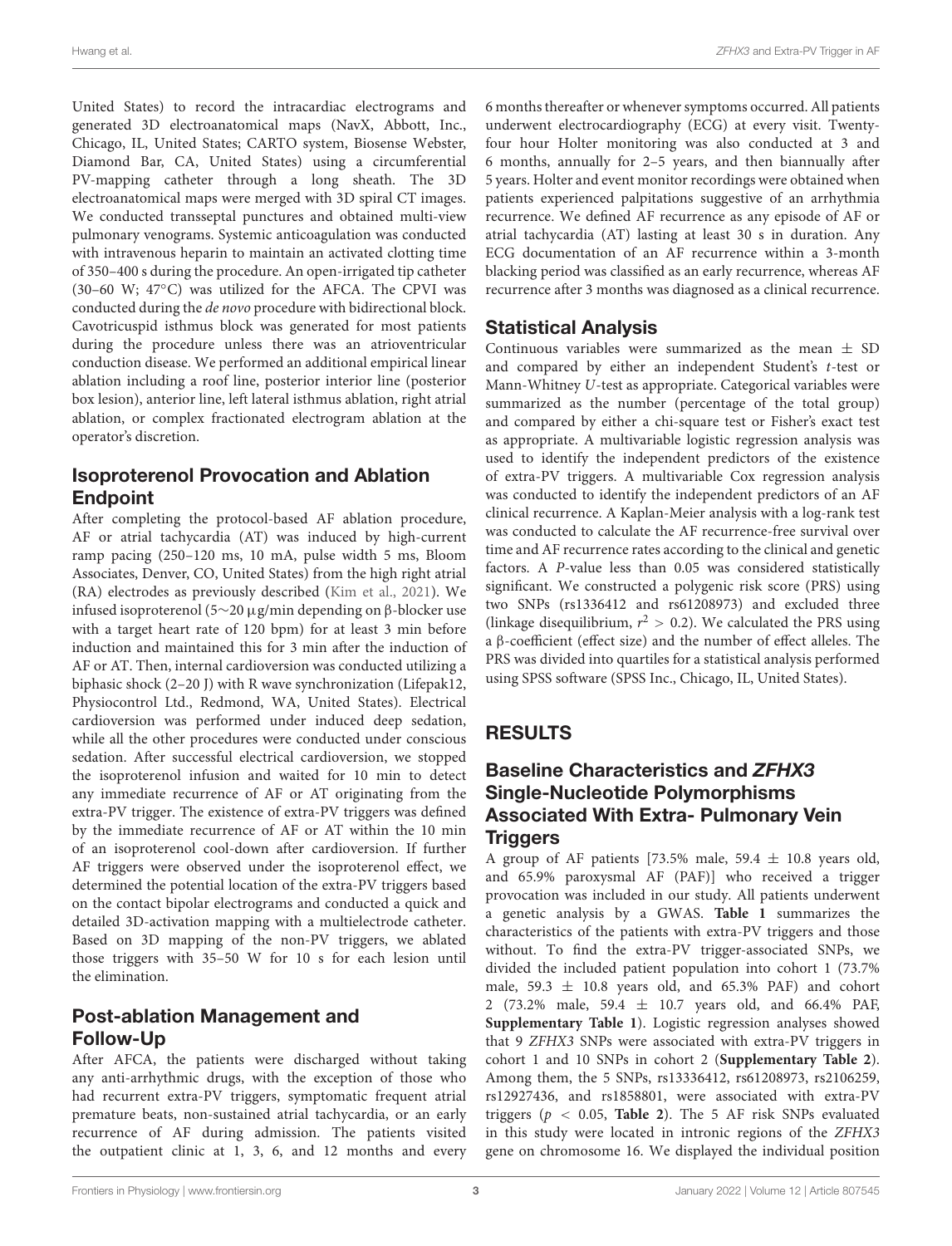#### <span id="page-3-0"></span>TABLE 1 | Characteristics of the extra-PV triggers.

|                                         | Overall $(n = 1,782)$ | Extra-PV trigger $(n = 221)$ | No extra-PV trigger $(n = 1,561)$ | P         |
|-----------------------------------------|-----------------------|------------------------------|-----------------------------------|-----------|
| Age, years                              | $59.4 \pm 10.8$       | $60.6 \pm 9.9$               | $59.2 \pm 10.9$                   | 0.115     |
| Gender (male), n (%)                    | 1,309 (73.5%)         | 147 (66.5%)                  | 1,162 (74.4%)                     | 0.015     |
| PAF, n (%)                              | 1,169 (65.9%)         | 139 (63.8%)                  | 1,030 (66.2%)                     | 0.478     |
| AF Duration, months                     | $38.8 \pm 43.6$       | $50.1 \pm 50.3$              | $36.8 \pm 42.0$                   | < 0.001   |
| BMI, kg/m <sup>2</sup>                  | $24.9 \pm 3.0$        | $24.5 \pm 3.022$             | $24.9 \pm 3.0$                    | 0.055     |
| CHA2DS2-VASc Score                      | $1.7 \pm 1.5$         | $1.8 \pm 1.6$                | $1.7 \pm 1.5$                     | 0.660     |
| Comorbidities, n (%)                    |                       |                              |                                   |           |
| Heart failure, n (%)                    | 238 (13.4%)           | 35 (15.8%)                   | 203 (13.0%)                       | 0.247     |
| Hypertension, n (%)                     | 803 (45.1%)           | 93 (42.1%)                   | 710 (45.5%)                       | 0.341     |
| DM, $n$ (%)                             | 258 (14.5%)           | 28 (12.7%)                   | 230 (14.7%)                       | 0.414     |
| Stroke, n (%)                           | 197 (11.1%)           | 26 (11.8%)                   | 171 (11.0%)                       | 0.719     |
| Vascular disease, n (%)                 | 190 (10.7%)           | 13 (5.9%)                    | 177 (11.3%)                       | 0.014     |
| Echocardiographic parameters            |                       |                              |                                   |           |
| LA Dimension, mm                        | $41.3 \pm 6.2$        | $41.2 \pm 6.4$               | $41.4 \pm 6.1$                    | 0.650     |
| LAVI, $ml/m2$                           | $37.3 \pm 13.0$       | $40.2 \pm 14.1$              | $36.9 \pm 12.8$                   | < 0.001   |
| LVejection fraction                     | $63.4 \pm 8.1$        | $63.5 \pm 7.2$               | $63.4 \pm 8.2$                    | 0.894     |
| E/Em                                    | $10.2 \pm 4.2$        | $10.4 \pm 4.4$               | $10.2 \pm 4.2$                    | 0.659     |
| LA Volume by CT, ml                     | $151.1 \pm 48.8$      | $157.9 \pm 50.5$             | $150.2 \pm 48.5$                  | 0.018     |
| Pericardial fat volume, cm <sup>3</sup> | $108.2 \pm 55.3$      | $96.3 \pm 52.5$              | $109.8 \pm 55.5$                  | 0.003     |
| Mean LA voltage, Mv                     | $1.5 \pm 0.7$         | $1.3 \pm 0.692$              | $1.5 \pm 0.7$                     | 0.004     |
| Procedure time, minutes                 | $168.1 \pm 55.8$      | $171.1 \pm 57.7$             | $167.7 \pm 55.6$                  | 0.382     |
| Ablation time, seconds                  | 4261.7 $\pm$ 1975.6   | $4074.0 \pm 2059.1$          | 4288.3 ± 1962.7                   | 0.122     |
| Ablation lesions, n (%)                 |                       |                              |                                   |           |
| <b>CPVI</b>                             | 1,782 (100%)          | 221 (100%)                   | 1,561 (100%)                      | <b>NA</b> |
| CTI ablation                            | 1,610 (90.3%)         | 191 (86.4%)                  | 1,419 (91.0%)                     | 0.030     |
| Posterior box isolation                 | 515 (28.9%)           | 67 (30.3%)                   | 448 (28.8%)                       | 0.632     |
| Anterior line                           | 380 (21.3%)           | 54 (24.4%)                   | 326 (20.9%)                       | 0.228     |
| Complications, n (%)                    | 74 (4.1%)             | 15 (6.8%)                    | 59 (3.8%)                         | 0.036     |
| Clinical recurrence, n (%)              | 592 (33.2%)           | 100 (45.2%)                  | 492 (31.5%)                       | < 0.001   |

PAF, Paroxysmal atrial fibrillation; DM, Diabetes mellitus; BMI, Body mass index; LA, Left atrium; LAVI, Left atrial volume index; LV, Left ventricle; E/Em, Mitral inflow velocity/mitral annulus tissue velocity; CPVI, Circumferential pulmonary vein isolation; CTI, Cavotricuspid isthmus.

<span id="page-3-1"></span>TABLE 2 | Association of extra-PV triggers for the ZFHX3 SNPs.

| <b>Extra-PV trigger</b> |     |                 |                 |                |        | Cohort 1 ( $n = 891$ ) |               |       | Cohort 2 ( $n = 891$ ) |               |       |
|-------------------------|-----|-----------------|-----------------|----------------|--------|------------------------|---------------|-------|------------------------|---------------|-------|
| <b>SNP</b>              | Chr | <b>Position</b> | Risk/ref allele | <b>RAF (%)</b> | Region | <b>OR</b>              | CI (95%)      | p     | <b>OR</b>              | CI (95%)      | P     |
| rs13336412              | 16  | 72981949        | C/A             | 79.1           | Intron | 0.74                   | $0.55 - 1.00$ | 0.049 | 0.64                   | $0.48 - 0.86$ | 0.003 |
| rs61208973              | 16  | 73025093        | C/T             | 73.3           | Intron | 1.39                   | $1.04 - 1.87$ | 0.028 | 35. ا                  | $.02 - 1.78$  | 0.035 |
| rs2106259               | 16  | 72990459        | G/T             | 54.0           | Intron | 1.46                   | $.08 - 1.97$  | 0.014 | 37، ا                  | $1.02 - 1.84$ | 0.034 |
| rs12927436              | 16  | 72994943        | C/A             | 52.4           | Intron | 1.39                   | $0.03 - 1.88$ | 0.032 | .45                    | $.09 - 1.92$  | 0.010 |
| rs1858801               | 16  | 73019560        | T/C             | 62.3           | Intron | 1.38                   | 1.02-1.87     | 0.037 | .52                    | $1.15 - 2.00$ | 0.003 |

SNP, Single nucleotide polymorphism; Chr, Chromosome; RAF, Risk allele frequency; OR, Odds ratio; CI, Confidence interval.

and risk/ref allele, risk allele frequency (RAF) for replicated SNPs in **[Table 2](#page-3-1)**. In 1,782 patients, 1,733 (97.3%) had ZFHX3 associated SNPs.

# Characteristics of Patients With Extra-Pulmonary Vein Triggers

**[Table 1](#page-3-0)** compares 221 patients with extra-PV triggers and 1,561 patients without. In patients with extra-PV triggers, the AF

duration was longer ( $p < 0.001$ ) and mean left atrial (LA) voltage lower ( $p = 0.004$ ). The risk allele frequencies of the rs13336412  $(85.5 \text{ vs. } 77.5\%, p = 0.006), \text{ rs}2106259 \ (61.1 \text{ vs. } 53.1\%, p = 0.025),$ rs12927436 (60.2 vs. 51.3%, p = 0.014), rs1858801 (69.7 vs. 61.3%,  $p = 0.016$ ), and PRS (0.04  $\pm$  0.12 vs. -0.03  $\pm$  0.11,  $p < 0.001$ ) were significantly higher in the extra-PV trigger group than in those without (**[Figure 2](#page-4-0)**). In the multivariate logistic regression analyses, for model 1, female (OR 0.73, [0.53–1.00],  $p = 0.049$ ), no pre-existing vascular disease (OR 0.47, [0.26–0.85],  $p = 0.013$ ),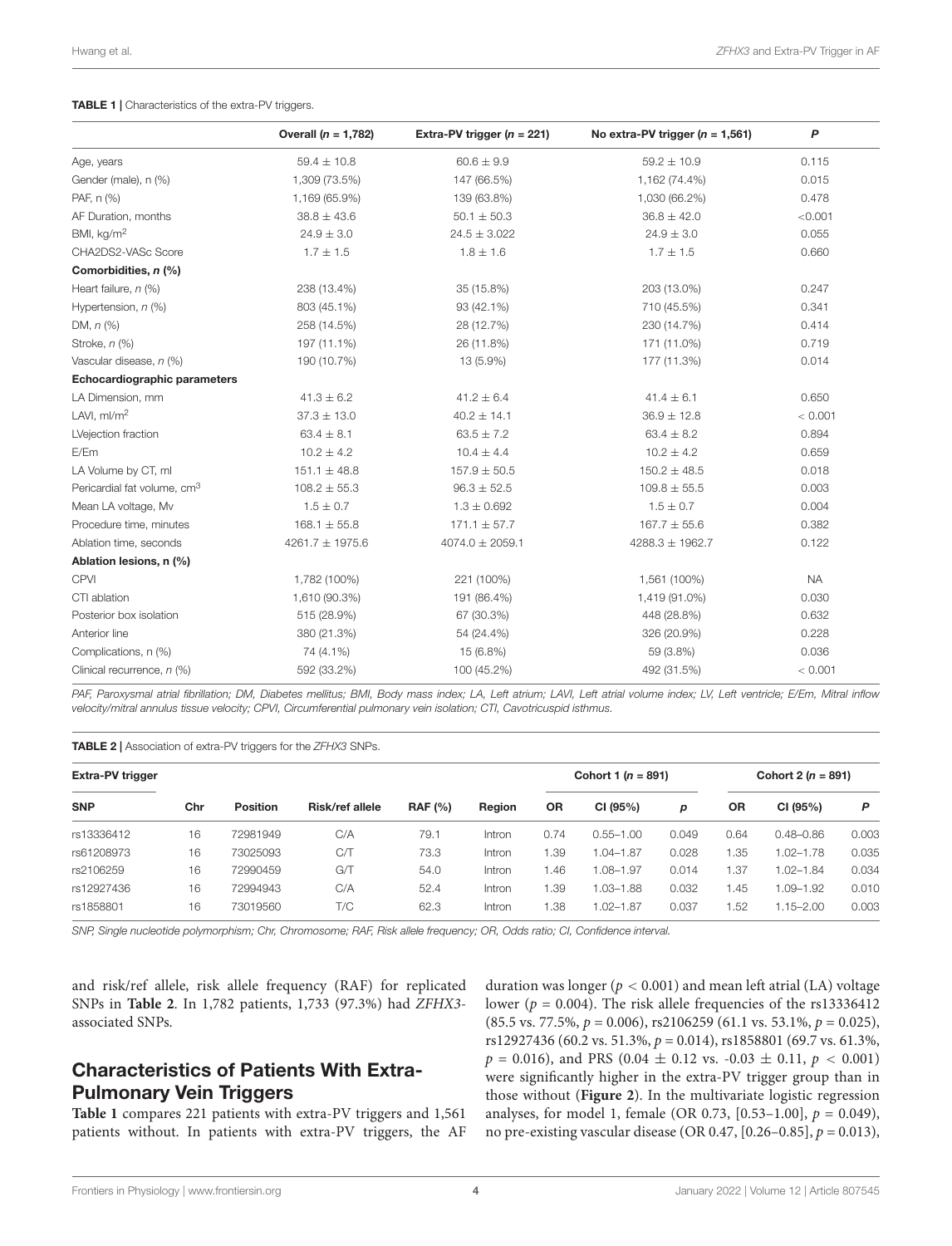and PRS for *ZFHX3* (odds ratio [OR] 1.65,  $[1.22-2.22]$ ,  $p = 0.001$ , Model 1) and a lower LA voltage (OR 0.74,  $[0.56-0.97]$ ,  $p = 0.029$ , Model 2) were independently associated with extra-PV triggers, but each of 5 SNPs was not independently associated with

extra-PV trigger in the multivariate logistic regression analyses (**[Table 3](#page-4-1)**). A regional specificity of extra-PV triggers was observed in the superior vena cava (12.9 vs. 29.6%,  $p = 0.039$ ) in patients with rs13336412 (**[Supplementary Table 3](#page-7-10)**).



<span id="page-4-0"></span>FIGURE 2 | Characteristics of the extra-PV triggers. The extra-PV trigger risk allele frequency and PRS were higher in all 5 SNPs (A) and AF patients with extra-PV triggers (B).

#### <span id="page-4-1"></span>TABLE 3 | Multivariate analysis of the extra-PV triggers.

|                              | <b>Univariate</b> |               |       | Multivariate (Model 1) |               |       | <b>Multivariate (Model 2)</b> |               |       |
|------------------------------|-------------------|---------------|-------|------------------------|---------------|-------|-------------------------------|---------------|-------|
| Extra-PV trigger             | OR                | 95% CI        | p     | OR                     | 95% CI        | p     | OR                            | 95% CI        | P     |
| Age                          | 1.01              | $1.00 - 1.03$ | 0.068 | 1.01                   | $1.00 - 1.03$ | 0.087 | 1.01                          | $1.00 - 1.03$ | 0.167 |
| Gender (male)                | 0.68              | $0.50 - 0.92$ | 0.013 | 0.73                   | $0.53 - 1.00$ | 0.049 | 0.74                          | $0.50 - 1.09$ | 0.122 |
| <b>PAF</b>                   | 0.90              | $0.67 - 1.21$ | 0.478 |                        |               |       |                               |               |       |
| AF DURATION ( $n = 999$ )    | 1.01              | $1.00 - 1.01$ | 0.001 |                        |               |       |                               |               |       |
| <b>Comorbidities</b>         |                   |               |       |                        |               |       |                               |               |       |
| Heart failure                | 1.26              | $0.85 - 1.86$ | 0.247 |                        |               |       |                               |               |       |
| Hypertension                 | 0.87              | $0.65 - 1.16$ | 0.342 |                        |               |       |                               |               |       |
| DM                           | 0.84              | $0.55 - 1.28$ | 0.415 |                        |               |       |                               |               |       |
| <b>Stroke</b>                | 1.08              | $0.70 - 1.68$ | 0.719 |                        |               |       |                               |               |       |
| Vascular disease             | 0.49              | $0.27 - 0.87$ | 0.016 | 0.47                   | $0.26 - 0.85$ | 0.013 | 0.41                          | $0.19 - 0.87$ | 0.019 |
| <b>BMI</b>                   | 0.95              | $0.91 - 1.00$ | 0.055 |                        |               |       |                               |               |       |
| CHA2DS2-VASc Score           | 1.02              | $0.93 - 1.12$ | 0.659 |                        |               |       |                               |               |       |
| Echocardiographic parameters |                   |               |       |                        |               |       |                               |               |       |
| LA dimension                 | 1.00              | $0.97 - 1.02$ | 0.650 |                        |               |       |                               |               |       |
| LA voltage ( $n = 1322$ )    | 0.68              | $0.52 - 0.88$ | 0.004 |                        |               |       | 0.74                          | $0.56 - 0.97$ | 0.029 |
| LV ejection fraction         | 1.00              | $0.98 - 1.02$ | 0.893 |                        |               |       |                               |               |       |
| E/Em                         | 1.01              | $0.97 - 1.04$ | 0.659 |                        |               |       |                               |               |       |
| 5 ZFHX3 SNPs                 |                   |               |       |                        |               |       |                               |               |       |
| rs13336412                   | 1.76              | $1.17 - 2.63$ | 0.006 | 1.52                   | $0.96 - 2.40$ | 0.075 | 1.55                          | $0.88 - 2.71$ | 0.129 |
| rs61208973                   | 1.37              | $0.98 - 1.93$ | 0.069 |                        |               |       |                               |               |       |
| rs2106259                    | 1.39              | $1.04 - 1.85$ | 0.026 | 0.97                   | $0.62 - 1.51$ | 0.882 | 0.92                          | $0.54 - 1.59$ | 0.773 |
| rs12927436                   | 1.43              | $1.07 - 1.91$ | 0.014 | 1.19                   | $0.77 - 1.84$ | 0.430 | 1.22                          | $0.72 - 2.08$ | 0.463 |
| rs1858801                    | 1.45              | $1.07 - 1.97$ | 0.016 | 1.24                   | $0.90 - 1.72$ | 0.196 | 1.13                          | $0.76 - 1.68$ | 0.558 |
| <b>PRS</b>                   | 1.64              | $1.22 - 2.21$ | 0.001 | 1.65                   | $1.22 - 2.22$ | 0.001 | 1.42                          | $0.97 - 2.08$ | 0.070 |

OR, Odds ratio; CI, Confidence interval; PAF, Paroxysmal atrial fibrillation; DM, Diabetes mellitus; BMI, Body mass index; LA, Left atrium; LV, Left ventricle; E/Em, mitral inflow velocity/mitral annulus velocity; PRS, Polygenic risk score.

Model 1: Age, gender, vascular disease, rs13336412, rs2106259, rs12927436, rs1858801 adjusted.

Model 2: Age, gender, vascular disease, LA voltage, rs13336412, rs2106259, rs12927436, rs1858801 adjusted.

PRS was adjusted separately from 5 ZFHX3 SNPs for multivariate analysis.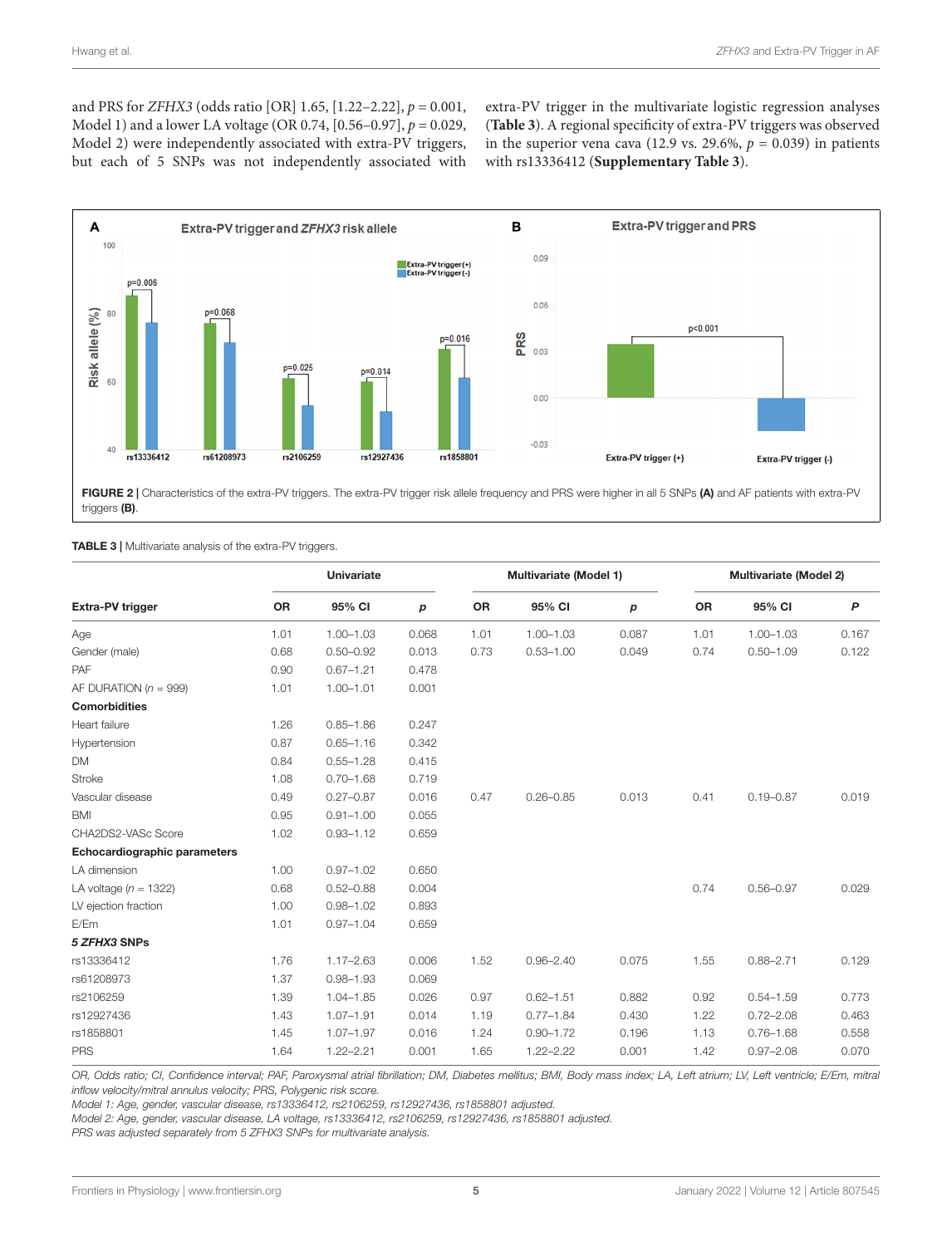### Factors Associated With Clinical Recurrence After Atrial Fibrillation Catheter Ablation

During  $49.9 \pm 40.3$  months of follow-up, clinical recurrence was significantly higher in patients with extra-PV triggers (Log-rank  $p < 0.001$ , **[Figure 3A](#page-5-0)**), a bigger LA size (Log-rank  $p < 0.001$ , **[Figure 3B](#page-5-0)**), and a lower LA voltage  $(n = 1.322, \text{Log-rank})$ p < 0.001, **[Figure 3C](#page-5-0)**). In the Cox regression analysis, extra-PV

trigger (hazard ratio [HR] 1.89, [1.49-2.39],  $p < 0.001$ ), a bigger LA size (HR 1.04, [1.02–1.05],  $p < 0.001$ , Model 1), and a lower LA voltage [HR 0.73,  $(0.61-0.86)$   $p < 0.001$ , Model 2] were independently associated with clinical recurrence of AF after AFCA (**[Table 4](#page-5-1)**). However, neither a Kaplan-Meier (**[Figure 3D](#page-5-0)**) nor Cox regression (**[Table 4](#page-5-1)**) analysis showed a relationship between the ZFHX3 PRS and AF recurrence after catheter ablation.



<span id="page-5-0"></span>FIGURE 3 | Association of AF recurrence with the extra-PV triggers, LA mean voltage, LA size, and polygenic risk score. The AF recurrence rate was higher for the extra-PV trigger (A), larger LA size (B), and low LA mean voltage (C) groups. The PRS for extra-PV triggers was not associated with AF recurrence (D)

|                              | <b>Univariate</b> |               |         | Multivariate (Model 1) |               |         | Multivariate (Model 2) |               |         |
|------------------------------|-------------------|---------------|---------|------------------------|---------------|---------|------------------------|---------------|---------|
| <b>AF Recurrence</b>         | <b>HR</b>         | 95% CI        | p       | HR                     | 95% CI        | p       | HR                     | 95% CI        | p       |
| Age                          | 1.01              | $1.00 - 1.01$ | 0.075   | 1.00                   | $0.99 - 1.01$ | 0.851   | 1.00                   | $0.99 - 1.01$ | 0.735   |
| Gender (Male)                | 0.88              | $0.74 - 1.05$ | 0.163   | 0.86                   | $0.69 - 1.06$ | 0.162   | 1.01                   | $0.78 - 1.30$ | 0.958   |
| PAF                          | 0.56              | $0.47 - 0.66$ | < 0.001 | 0.67                   | $0.55 - 0.81$ | < 0.001 | 0.78                   | $0.62 - 0.97$ | 0.026   |
| AF duration ( $n = 999$ )    | 1.00              | $1.00 - 1.00$ | 0.095   |                        |               |         |                        |               |         |
| <b>Comorbidities</b>         |                   |               |         |                        |               |         |                        |               |         |
| Heart failure                | 1.52              | $1.22 - 1.91$ | < 0.001 | 1.01                   | $0.74 - 1.38$ | 0.945   | 1.01                   | $0.71 - 1.42$ | 0.974   |
| Hypertension                 | 1.12              | $0.95 - 1.31$ | 0.183   |                        |               |         |                        |               |         |
| <b>DM</b>                    | 1.06              | $0.84 - 1.33$ | 0.637   |                        |               |         |                        |               |         |
| <b>Stroke</b>                | 1.12              | $0.88 - 1.44$ | 0.360   |                        |               |         |                        |               |         |
| Vascular disease             | 0.91              | $0.71 - 1.17$ | 0.469   |                        |               |         |                        |               |         |
| <b>BMI</b>                   | 1.01              | $0.99 - 1.04$ | 0.327   |                        |               |         |                        |               |         |
| CHA2DS2-VASc Score           | 1.06              | $1.01 - 1.12$ | 0.012   | 1.02                   | $0.94 - 1.09$ | 0.684   | 1.01                   | $0.93 - 1.10$ | 0.775   |
| Echocardiographic parameters |                   |               |         |                        |               |         |                        |               |         |
| LA dimension                 | 1.05              | $1.04 - 1.06$ | < 0.001 | 1.04                   | $1.02 - 1.05$ | < 0.001 | 1.03                   | $1.01 - 1.05$ | 0.002   |
| LA voltage $(n = 1,322)$     | 0.61              | $0.52 - 0.70$ | < 0.001 |                        |               |         | 0.73                   | $0.61 - 0.86$ | < 0.001 |
| LVejection fraction          | 0.99              | $0.98 - 1.00$ | 0.044   | 1.00                   | $0.98 - 1.01$ | 0.582   | 0.99                   | $0.98 - 1.01$ | 0.446   |
| E/Em                         | 1.02              | $1.00 - 1.04$ | 0.038   | 0.99                   | $0.97 - 1.02$ | 0.597   | 0.99                   | $0.97 - 1.02$ | 0.503   |
| Extra-PV trigger             | 1.94              | 1.56-2.40     | < 0.001 | 1.89                   | 1.49-2.39     | < 0.001 | 2.01                   | $1.52 - 2.65$ | < 0.001 |
| 5 ZFHX3 SNPs                 |                   |               |         |                        |               |         |                        |               |         |
| rs13336412                   | 1.07              | $0.87 - 1.31$ | 0.513   |                        |               |         |                        |               |         |
| rs61208973                   | 1.21              | $1.00 - 1.46$ | 0.048   | 1.17                   | $0.96 - 1.42$ | 0.120   | 1.13                   | $0.91 - 1.42$ | 0.268   |
| rs2106259                    | 1.05              | $0.89 - 1.23$ | 0.557   |                        |               |         |                        |               |         |
| rs12927436                   | 1.03              | $0.87 - 1.21$ | 0.733   |                        |               |         |                        |               |         |
| rs1858801                    | 1.11              | $0.94 - 1.31$ | 0.229   |                        |               |         |                        |               |         |
| <b>PRS</b>                   | 1.01              | $0.88 - 1.16$ | 0.855   |                        |               |         |                        |               |         |

<span id="page-5-1"></span>TABLE 4 | Multivariate analysis of AF recurrence.

HR, Hazard ratio; CI, Confidence interval; PAF, Paroxysmal atrial fibrillation; DM, Diabetes mellitus; BMI, Body mass index; LA, Left atrium; LV, Left ventricle; E/Em, mitral inflow velocity/mitral annulus velocity; PRS, Polygenic risk score.

Model 1: Age, gender, PAF, AF duration, heart failure, CHA2DS2-VASc Score, LA dimension, LV ejection fraction, E/Em, extra-PV trigger, and rs61208973 adjusted. Model 2: Age, gender, PAF, AF duration, heart failure, CHA2DS2-VASc Score, LA dimension, LA voltage, LV ejection fraction, E/Em, extra-PV trigger, and rs61208973 adjusted.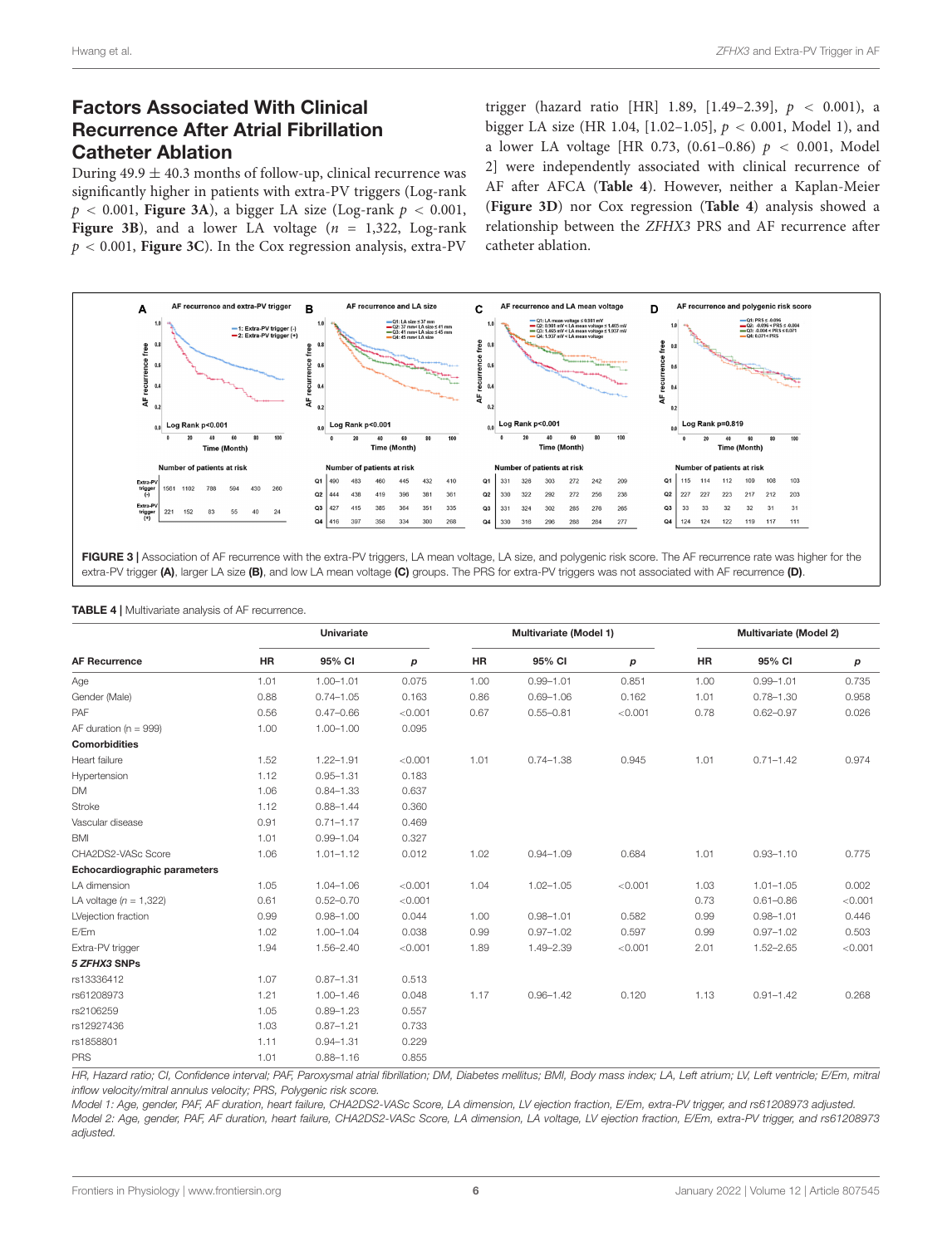# Genetic Effects on AF Recurrence Associated With Extra- Pulmonary Vein **Triggers**

The post-AFCA recurrence rate was significantly higher in patients with extra-PV triggers and the ZFHX3 risk allele than in those with extra-PV triggers and no ZFHX3 risk allele (Logrank  $p = 0.024$ ) or those without extra-PV triggers ( $p < 0.001$ , **[Supplementary Figure 1A](#page-7-10)**). We also compared AF recurrence between extra-PV trigger (+) ZFHX3 (–) group and extra-PV trigger (–) group and both of groups did not have statistical difference ( $p = 0.623$ , **[Supplementary Figure 1A](#page-7-10)**). In patients without extra-PV triggers, the presence of a ZFHX3 risk allele did not affect the AF recurrence after AFCA (Log-rank  $p = 0.749$ , **[Supplementary Figure 1B](#page-7-10)**).

# **DISCUSSION**

# Main Findings

In this retrospective analysis of a single-center cohort study, we found an association between the extra-PV triggers and genetic variants of ZFHX3 for the mechanism of AF among the patients who underwent AFCA. The extra-PV triggers were independently associated with both the genetic background, including the ZFHX3, and acquired atrial remodeling. During  $49.9 \pm 40.3$  months of follow-up, the existence of extra-PV triggers and LA remodeling were independently associated with a clinical recurrence of AF after AFCA but not with the ZFHX3. Finding suggested that ZFHX3 SNPs were associated with the extra-PV trigger, but not AF recurrence after AFCA.

# Extra-Pulmonary Vein Triggers and Outcome of Atrial Fibrillation Catheter Ablation

The extra-PV triggers are a major factor of AF recurrence after AFCA [\(Lee et al.,](#page-7-3) [2018;](#page-7-3) [Kim et al.,](#page-7-4) [2021\)](#page-7-4). Extra-PV triggers are associated with a low atrial voltage, being female, lower body mass index, absence of hypertension, and ventricular diastolic dysfunction in patients with paroxysmal AF [\(Kawai et al.,](#page-7-11) [2019;](#page-7-11) [Watanabe et al.,](#page-8-6) [2021\)](#page-8-6). [Kim et al.](#page-7-4) [\(2021\)](#page-7-4) recently reported that the existence of extra-PV triggers in repeat ablation procedures was related to women, diabetes, previous empirical extra-PV ablation, and cardiac parasympathetic nerve activity. Although an extra-PV trigger ablation mapped after an isoproterenol provocation significantly lowered the AF recurrence, it was still worse than that in patients without extra-PV triggers, even after an extra-PV trigger ablation [\(Kim et al.,](#page-7-12) [2016;](#page-7-12) [Lee et al.,](#page-7-3) [2018\)](#page-7-3).

# Roles of ZFHX3 in Atrial Fibrillation

The ZFHX3, located on chromosome 16q22, is significantly associated with the mechanism of AF [\(Gudbjartsson et al.,](#page-7-13) [2009\)](#page-7-13) and is the second most highly AF associated genome in the multiethnic GWAS consortium [\(Roselli et al.,](#page-8-4) [2018\)](#page-8-4). The function of ZFHX3 is related to the myogenic and neuronal differentiation by regulating the signal transducers and activators of transcription 3 (STAT3) [\(Nojiri et al.,](#page-7-5) [2004;](#page-7-5) [Liu et al.,](#page-7-7) [2014\)](#page-7-7).

ZFHX3 interacts with the protein inhibitor of activated STAT3 (PIAS3) [\(Liu et al.,](#page-7-7) [2014;](#page-7-7) [Tomomori et al.,](#page-8-5) [2018\)](#page-8-5), which regulates paracrine circuits. Increased expression of STAT3 contributes to cell proliferation, transformation, inflammation, angiogenesis, migration, matrix deposition, and eventual structural changes in AF [\(Nojiri et al.,](#page-7-5) [2004;](#page-7-5) [Park et al.,](#page-7-6) [2013;](#page-7-6) [Liu et al.,](#page-7-7) [2014;](#page-7-7) [Tomomori](#page-8-5) [et al.,](#page-8-5) [2018;](#page-8-5) [Alí et al.,](#page-7-8) [2019\)](#page-7-8). Although the roles of ZFHX3 in extra-PV triggers after AFCA have never been evaluated, we identified 5 SNPs of ZFHX3 associated with extra-PV triggers, which are a significant predictor of clinical recurrence of AF after catheter ablation. Therefore, extra-PV triggers appear to be influenced by both acquired and genetic factors and are more commonly found in structurally remodeled AF [\(Gabbiani et al.,](#page-7-14) [1978;](#page-7-14) [Park et al.,](#page-7-6) [2013;](#page-7-6) [Alí et al.,](#page-7-8) [2019\)](#page-7-8). Although ZFHX3 plays negative roles in structural remodeling and AF progression [\(Lubitz et al.,](#page-7-15) [2014;](#page-7-15) [Zaw et al.,](#page-8-7) [2017\)](#page-8-7), it can play a positive role in contributing to permanent conduction block by scar maturation at PV isolation lesion sites [\(Tomomori et al.,](#page-8-5) [2018\)](#page-8-5).

# Genetic Influence in Atrial Fibrillation Catheter Ablation

AF is a heritable disease, and more than 100 AF-associated genetic loci have been demonstrated through GWAS [\(Roselli](#page-8-4) [et al.,](#page-8-4) [2018\)](#page-8-4). In studies observing the clinical outcome of AF according to the genetics, the top AF-associated gene PITX2 affects the anti-arrhythmic drug response and response to electrical cardioversion [\(Parvez et al.,](#page-8-8) [2012,](#page-8-8) [2013\)](#page-8-9). [Husser et al.](#page-7-16) [\(2010\)](#page-7-16) and [Shoemaker et al.](#page-8-10) [\(2013\)](#page-8-10) reported that AF genetic loci had a significant effect on the rhythm outcome after AFCA in small studies. On the other hand, [Choi et al.](#page-7-17) [\(2015\)](#page-7-17) reported that AF-associated genetic loci did not affect the rhythm outcome after AFCA in a study of 1,068 AF patients. These discordant results might be due to the ethnic difference, possibility of proxy SNPs, and sample sizes [\(Choi et al.,](#page-7-17) [2015\)](#page-7-17). In this study, we showed that the second most highly AF associated gene, ZFHX3, had a significant relationship with extra-PV triggers but not with the rhythm outcome of AFCA.

### Limitations

This study had several limitations. First, it was a single-center, retrospective, observational cohort study that might have had a selection bias. The extra-PV trigger-associated SNPs were replicated internally. Second, we only included patients who underwent an isoproterenol provocation test and excluded those who did not undergo a provocation test or GWAS. Third, although we used a consistent isoproterenol provocation protocol, it was not standardized globally or reproducibly. Fourth, we tried to eliminate extra-PV triggers as much as we could during the procedure, but the actual trigger might have existed in the epicardial layer or deep inside the septum.

# **CONCLUSION**

The second most highly AF associated gene, ZFHX3 and acquired LA remodeling were associated with extra-PV trigger. However, extra-PV triggers were independent predictor of AF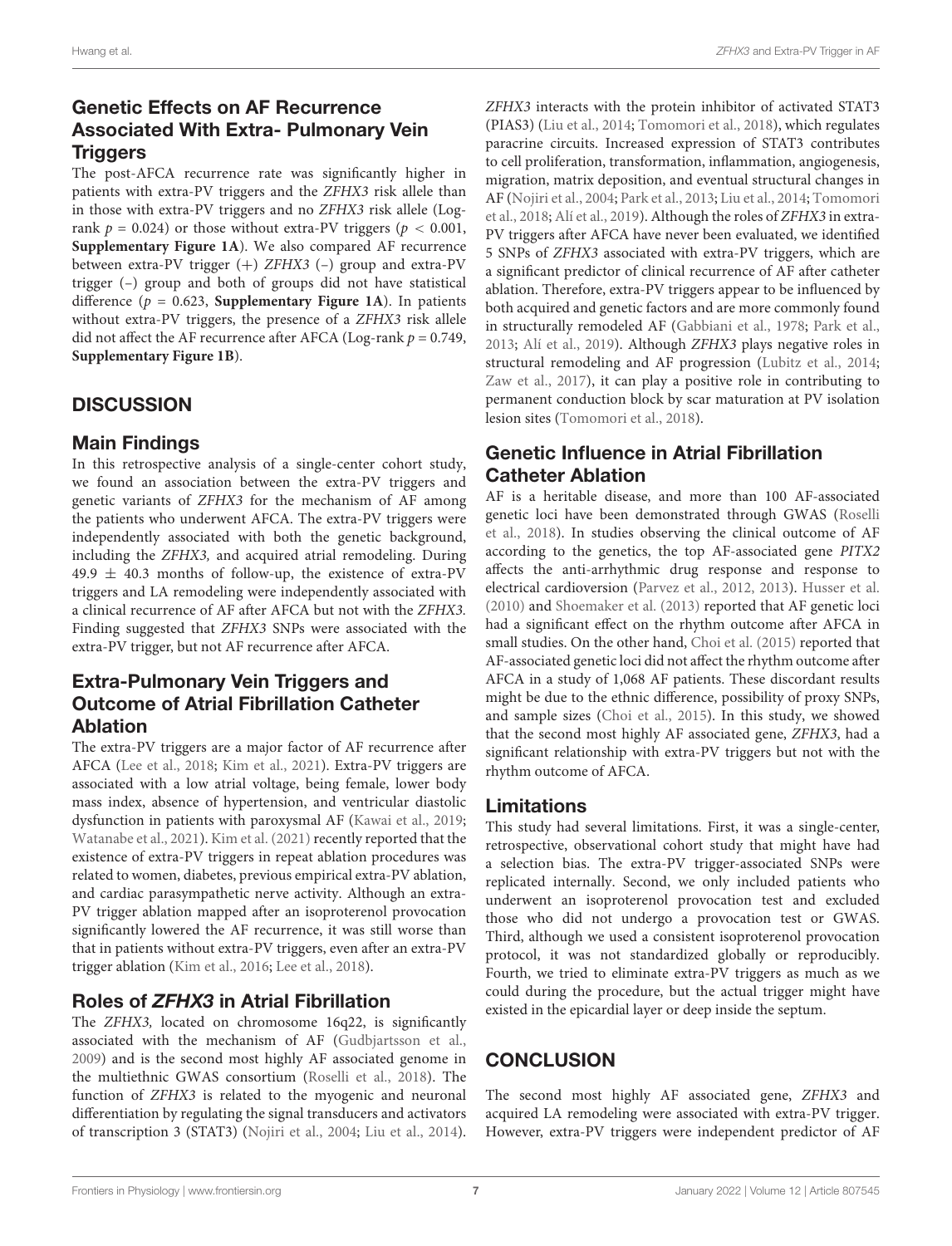recurrence after AFCA, the ZFHX3 did not show genetic effects on AF recurrence.

### DATA AVAILABILITY STATEMENT

The original contributions presented in the study are included in the article/**[Supplementary Material](#page-7-10)**, further inquiries can be directed to the corresponding author/s.

### ETHICS STATEMENT

The studies involving human participants were reviewed and approved by the Institutional Review Board at Yonsei University Health System. The patients/participants provided their written informed consent to participate in this study.

### AUTHOR CONTRIBUTIONS

IH contributed to data anylsis and wrote the manuscript. O-SK was involved in data anaylsis and interpretation. MH was participated in genetic anaylsis. S-YY was participated in data acquisition. J-WP contributed to clinical data acquisition and statistical interpretation. HY and T-HK contributed to clinical data acquisition and clinical interpretation. J-SU and BJ contributed to data acquisition, clinical, and statistical

### **REFERENCES**

- <span id="page-7-8"></span>Alí, A., Boutjdir, M., and Aromolaran, A. S. (2019). Cardiolipotoxicity, Inflammation, and Arrhythmias: role for Interleukin-6 Molecular Mechanisms. Front. Physiol. 9:1866. [doi: 10.3389/fphys.2018.01866](https://doi.org/10.3389/fphys.2018.01866)
- <span id="page-7-17"></span>Choi, E. K., Park, J. H., Lee, J. Y., Nam, C. M., Hwang, M. K., Uhm, J. S., et al. (2015). Korean Atrial Fibrillation (AF) Network: genetic Variants for AF Do Not Predict Ablation Success. J. Am. Heart Assoc. 4:e002046. [doi: 10.1161/](https://doi.org/10.1161/JAHA.115.002046) [JAHA.115.002046](https://doi.org/10.1161/JAHA.115.002046)
- <span id="page-7-14"></span>Gabbiani, G., Chaponnier, C., and Hüttner, I. (1978). Cytoplasmic filaments and gap junctions in epithelial cells and myofibroblasts during wound healing. J. Cell Biol. 76, 561–568. [doi: 10.1083/jcb.76.3.561](https://doi.org/10.1083/jcb.76.3.561)
- <span id="page-7-13"></span>Gudbjartsson, D. F., Holm, H., Gretarsdottir, S., Thorleifsson, G., Walters, G. B., Thorgeirsson, G., et al. (2009). A sequence variant in ZFHX3 on 16q22 associates with atrial fibrillation and ischemic stroke. Nat. Genet. 41, 876–878. [doi: 10.1038/ng.417](https://doi.org/10.1038/ng.417)
- <span id="page-7-0"></span>Hindricks, G., Potpara, T., Dagres, N., Arbelo, E., Bax, J. J., Blomström-Lundqvist, C., et al. (2021). 2020 ESC Guidelines for the diagnosis and management of atrial fibrillation developed in collaboration with the European Association for Cardio-Thoracic Surgery (EACTS): the Task Force for the diagnosis and management of atrial fibrillation of the European Society of Cardiology (ESC) Developed with the special contribution of the European Heart Rhythm Association (EHRA) of the ESC. Eur. Heart J. 42, 373–498.
- <span id="page-7-16"></span>Husser, D., Adams, V., Piorkowski, C., Hindricks, G., and Bollmann, A. (2010). Chromosome 4q25 Variants and Atrial Fibrillation Recurrence After Catheter Ablation. J. Am. Coll. Cardiol. 55, 747–753. [doi: 10.1016/j.jacc.2009.11.041](https://doi.org/10.1016/j.jacc.2009.11.041)
- <span id="page-7-11"></span>Kawai, S., Mukai, Y., Inoue, S., Yakabe, D., Nagaoka, K., Sakamoto, K., et al. (2019). Non-Pulmonary Vein Triggers of Atrial Fibrillation Are Likely to Arise from Low-Voltage Areas in the Left Atrium. Sci. Rep. 9:12271. [doi: 10.1038/s41598-](https://doi.org/10.1038/s41598-019-48669-1) [019-48669-1](https://doi.org/10.1038/s41598-019-48669-1)
- <span id="page-7-4"></span>Kim, D., Hwang, T., Kim, M., Yu, H. T., Kim, T.-H., Uhm, J.-S., et al. (2021). Extra-Pulmonary vein triggers at de novo and the repeat atrial fibrillation catheter ablation. Front. Cardiovasc. Med. 8:759967. [doi: 10.3389/fcvm.2021.759967](https://doi.org/10.3389/fcvm.2021.759967)

interpretation. M-HL was involved in overall clinical data acquisition and data review. H-NP contributed to the study design, study protocol design, data review, and wrote the manuscript. All authors contributed to the article and approved the submitted version.

### FUNDING

This work was supported by grants (HI19C0114 and H21C0011) from the Ministry of Health and Welfare and by a grant (NRF-2020R1A2B01001695) from the Basic Science Research Program of the National Research Foundation of Korea (NRF), funded by the Ministry of Science, ICT, and Future Planning (MSIP). This work was also supported by the Brain Korea 21 PLUS Project for Medical Science, Yonsei University.

### ACKNOWLEDGMENTS

We would like to thank John Martin for his linguistic assistance.

### <span id="page-7-10"></span>SUPPLEMENTARY MATERIAL

The Supplementary Material for this article can be found online at: [https://www.frontiersin.org/articles/10.3389/fphys.](https://www.frontiersin.org/articles/10.3389/fphys.2021.807545/full#supplementary-material) [2021.807545/full#supplementary-material](https://www.frontiersin.org/articles/10.3389/fphys.2021.807545/full#supplementary-material)

- <span id="page-7-12"></span>Kim, I.-S., Yang, P.-S., Kim, T.-H., Park, J., Park, J.-K., Uhm, J. S., et al. (2016). Clinical Significance of Additional Ablation of Atrial Premature Beats after Catheter Ablation for Atrial Fibrillation. Yonsei Med. J. 57, 72–80. [doi: 10.3349/](https://doi.org/10.3349/ymj.2016.57.1.72) [ymj.2016.57.1.72](https://doi.org/10.3349/ymj.2016.57.1.72)
- <span id="page-7-2"></span>Kim, T.-H., Park, J., Uhm, J.-S., Joung, B., Lee, M.-H., and Pak, H.-N. (2017). Pulmonary vein reconnection predicts good clinical outcome after second catheter ablation for atrial fibrillation. EP Eur. 19, 961–967. [doi: 10.1093/](https://doi.org/10.1093/europace/euw128) [europace/euw128](https://doi.org/10.1093/europace/euw128)
- <span id="page-7-3"></span>Lee, K.-N., Roh, S.-Y., Baek, Y.-S., Park, H.-S., Ahn, J., Kim, D.-H., et al. (2018). Long-Term Clinical Comparison of Procedural End Points After Pulmonary Vein Isolation in Paroxysmal Atrial Fibrillation. Circ. Arrhythm. Electrophysiol. 11:e005019. [doi: 10.1161/CIRCEP.117.005019](https://doi.org/10.1161/CIRCEP.117.005019)
- <span id="page-7-7"></span>Liu, Y., Ni, B., Lin, Y., Chen, X.-G., Fang, Z., Zhao, L., et al. (2014). Genetic polymorphisms in ZFHX3 are associated with atrial fibrillation in a Chinese Han population. PLoS One 9:e101318. [doi: 10.1371/journal.pone.0101318](https://doi.org/10.1371/journal.pone.0101318)
- <span id="page-7-15"></span>Lubitz, S. A., Lunetta, K. L., Lin, H., Arking, D. E., Trompet, S., Li, G., et al. (2014). Novel Genetic Markers Associate With Atrial Fibrillation Risk in Europeans and Japanese. J. Am. Coll. Cardiol. 63, 1200–1210. [doi: 10.1016/j.jacc.2013.12.015](https://doi.org/10.1016/j.jacc.2013.12.015)
- <span id="page-7-9"></span>Nagueh, S. F., Appleton, C. P., Gillebert, T. C., Marino, P. N., Oh, J. K., Smiseth, O. A., et al. (2009). Recommendations for the evaluation of left ventricular diastolic function by echocardiography. Eur. J. Echocardiogr. 10, 165–193.
- <span id="page-7-5"></span>Nojiri, S., Joh, T., Miura, Y., Sakata, N., Nomura, T., Nakao, H., et al. (2004). ATBF1 enhances the suppression of STAT3 signaling by interaction with PIAS3. Biochem. Biophys. Res. Commun. 314, 97–103. [doi: 10.1016/j.bbrc.2003.12.054](https://doi.org/10.1016/j.bbrc.2003.12.054)
- <span id="page-7-1"></span>Pak, H.-N., Park, J.-W., Yang, S.-Y., Kim, T.-H., Uhm, J.-S., Joung, B., et al. (2021). Cryoballoon Versus High-Power, Short-Duration Radiofrequency Ablation for Pulmonary Vein Isolation in Patients With Paroxysmal Atrial Fibrillation. Circ. Arrhythm. Electrophysiol. 14:e010040. [doi: 10.1161/CIRCEP.121.010040](https://doi.org/10.1161/CIRCEP.121.010040)
- <span id="page-7-6"></span>Park, J. H., Pak, H.-N., Lee, S., Park, H. K., Seo, J.-W., and Chang, B.-C. (2013). The clinical significance of the atrial subendocardial smooth muscle layer and cardiac myofibroblasts in human atrial tissue with valvular atrial fibrillation. Cardiovasc. Pathol. 22, 58–64. [doi: 10.1016/j.carpath.2012.05.001](https://doi.org/10.1016/j.carpath.2012.05.001)